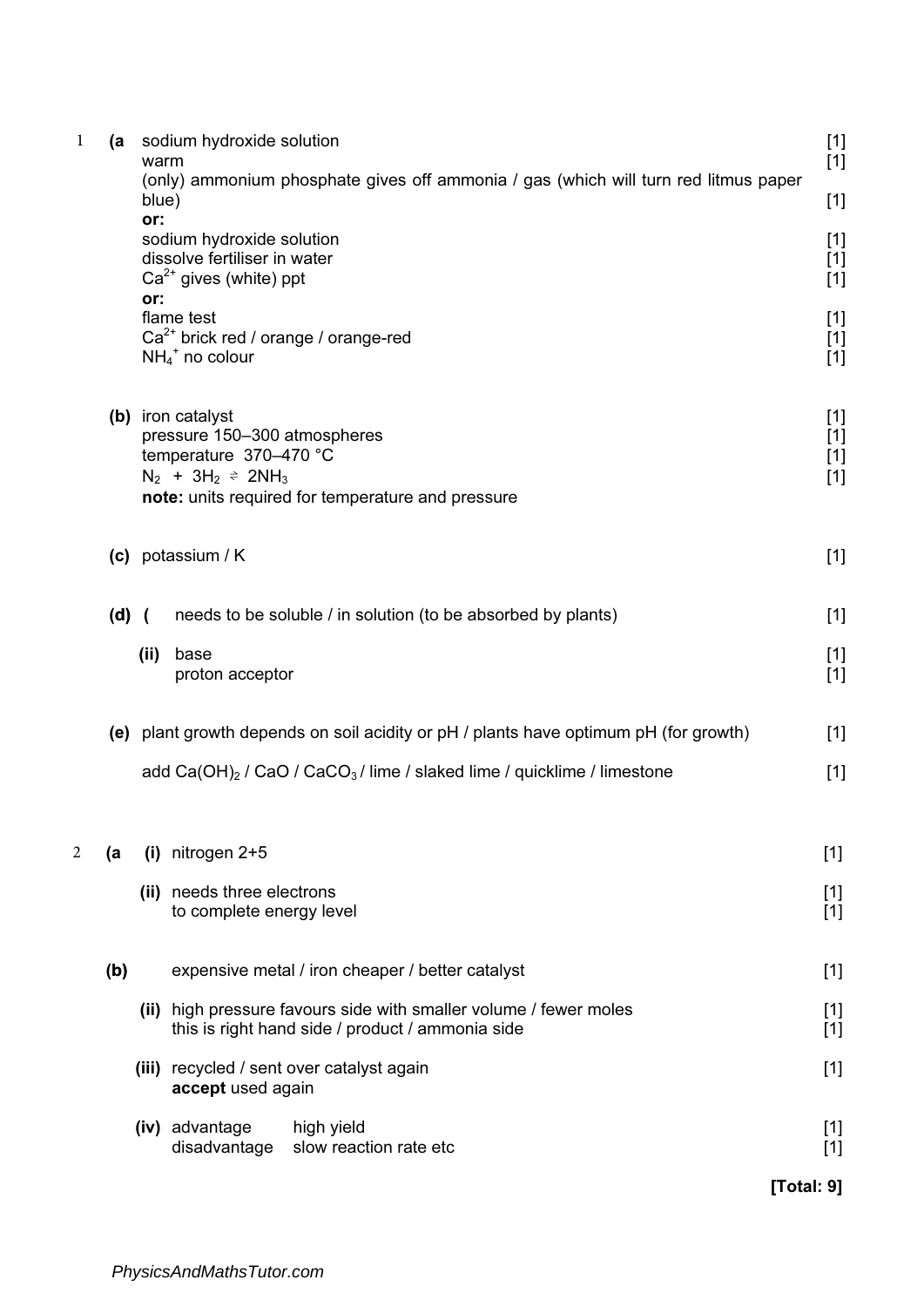| $\overline{3}$ |                |           | (a (i) air (liquid)<br>petroleum or crude oil or alkanes or methane or water or steam or steam reforming or<br>suitable aqueous solution e.g. brine or sea water<br><b>NOTE:</b> cannot crack methane |                |  |
|----------------|----------------|-----------|-------------------------------------------------------------------------------------------------------------------------------------------------------------------------------------------------------|----------------|--|
|                |                | (ii)      | iron                                                                                                                                                                                                  | $[1]$          |  |
|                |                | (iii)     | (as a) fertiliser or to make fertilisers or to make nitric acid                                                                                                                                       | $[1]$          |  |
|                |                | $(b)$ (i) | concentrations/macroscopic properties do not change<br>accept amounts stay the same<br>NOT no change                                                                                                  | $[1]$          |  |
|                |                |           | rate of forward and back reactions equal                                                                                                                                                              | $[1]$          |  |
|                |                | (ii)      | it decreases with increase temperature<br>or it increases with decrease temperature                                                                                                                   | $[1]$          |  |
|                |                | $(c)$ (i) | shows an increase either a line or curve<br>$(\text{any decrease} = 0)$                                                                                                                               | $[1]$          |  |
|                |                | (ii)      | increase pressure favours the side with lower volume or molecules or moles<br>that is RHS or products side<br>ignore any mention of rates                                                             | $[1]$<br>$[1]$ |  |
|                |                |           |                                                                                                                                                                                                       | [Total: 10]    |  |
|                | 4 ( <b>a</b> ) |           | (i)<br>iron                                                                                                                                                                                           | $[1]$          |  |
|                |                |           | higher yield<br>(ii)<br>advantage<br>lower temperature favours the exothermic reaction<br>explanation<br>(that is the forward reaction)                                                               | $[1]$<br>$[1]$ |  |
|                | (b)            |           | (i)<br>Sent over the catalyst again or used to make more ammonia<br><b>NOT</b> just reused                                                                                                            | $[1]$          |  |
|                |                |           | (ii)<br>It has the highest boiling point                                                                                                                                                              | $[1]$          |  |
|                | (c)            |           |                                                                                                                                                                                                       |                |  |
|                |                |           | (i)<br>$CO_2$ + 2NH <sub>3</sub> = CO(NH <sub>2</sub> ) <sub>2</sub> + H <sub>2</sub> O<br>Not balanced [1]                                                                                           | $[2]$          |  |
|                |                |           | (ii)<br>Any comment based on deficiency of PK/or ONLY provides Nitrogen as a<br>nutrient<br>NOT soil pH                                                                                               | $[1]$          |  |
|                | (d)            |           | Correct diagram for urea<br>one error ONLY [2]<br>two errors ONLY [1]<br>three errors 0                                                                                                               | $[3]$          |  |

[TOTAL = 11]